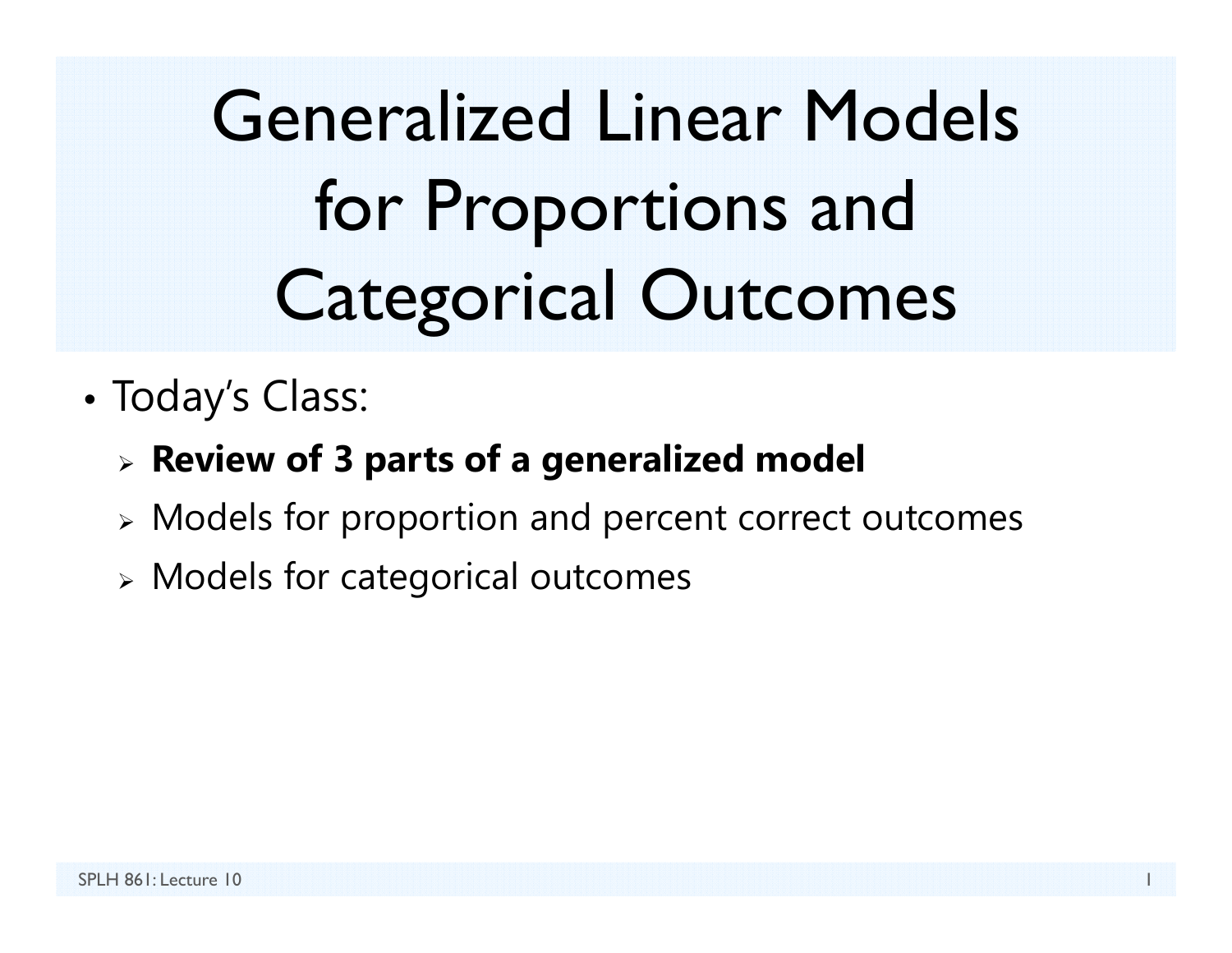#### 3 Parts of Generalized (Multilevel) Models

**1. Non-Normal Conditional Distribution of yti** 



**3. Linear Predictor of Fixed and Random Effects**

#### **1.Non-normal conditional distribution of y<sub>ti</sub>:**

- **>** General MLM uses a *normal* conditional distribution to describe the y<sub>ti</sub> variance remaining after fixed + random effects  $\bm{\rightarrow}$  we called this the level-1 residual variance, which is estimated separately and usually assumed constant across observations (unless modeled otherwise)
- $\triangleright$  Other distributions will be more plausible for bounded/skewed y<sub>ti,</sub> so the ML function maximizes the likelihood using those instead
- **Why?** To get the most correct **standard errors** for fixed effects
- Although you can still think of this as *model for the variance*, not all conditional distributions will actually have a separately estimated residual variance (e.g., binary  $\boldsymbol{\rightarrow}$  Bernoulli, count  $\boldsymbol{\rightarrow}$  Poisson)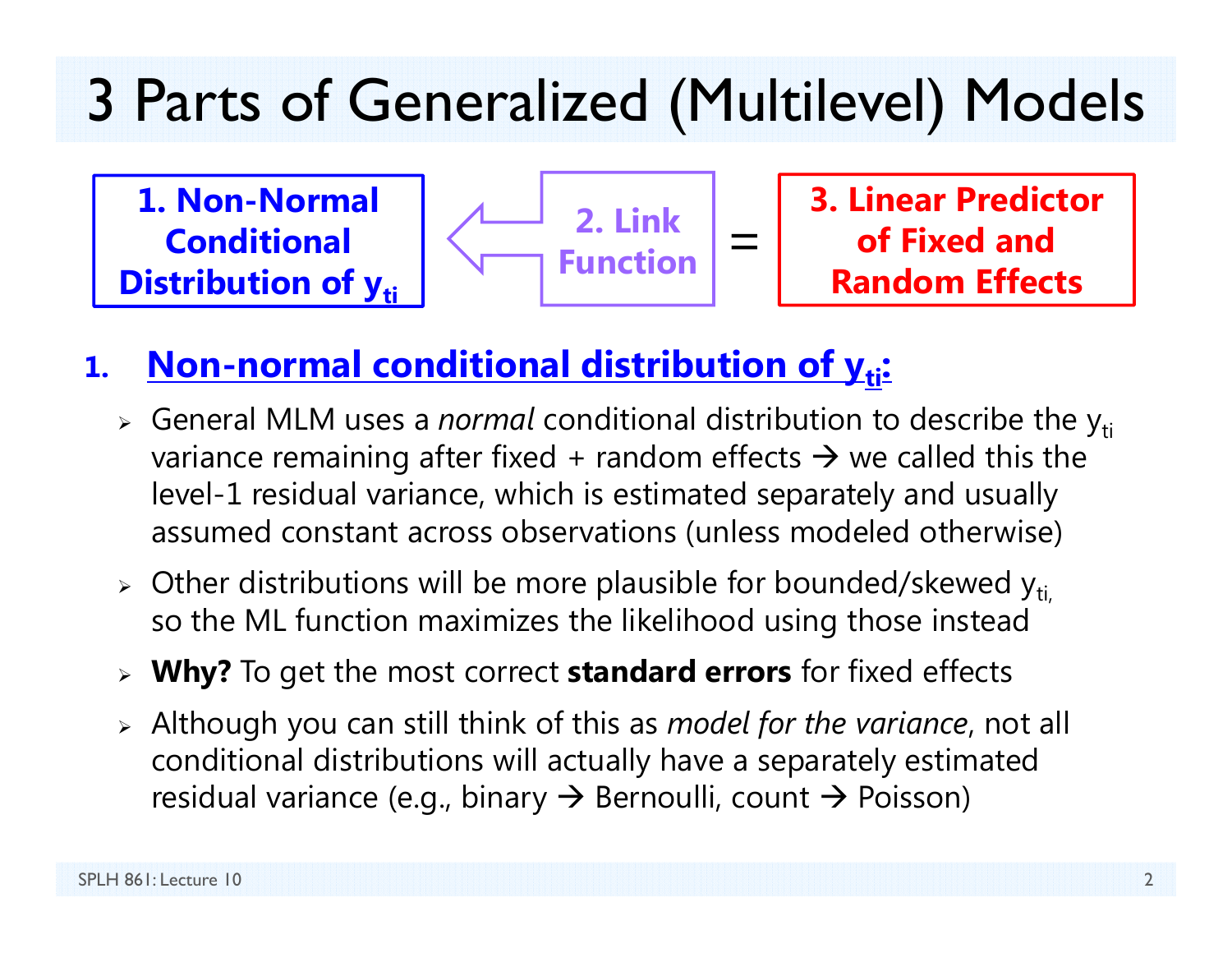### 3 Parts of Generalized (Multilevel) Models

**1. Non-Normal Conditional Distribution of y<sub>ti</sub>** 



**3. Linear Predictor of Fixed and Random Effects**

- **2.Link Function =**  $g(\cdot)$ **:** How the conditional mean to be predicted is transformed so that the model predicts an **unbounded** outcome instead
	- > Inverse link  $g^{-1}(\cdot)$  = how to go back to conditional mean in y<sub>ti</sub> scale
	- $\triangleright$  Predicted outcomes (found via inverse link) will then stay within bounds
	- > e.g., <u>binary</u> outcome: conditional mean to be predicted is probability of a 1, so the model predicts a linked version (when inverse-linked, the predicted outcome will stay between a probability of 0 and 1)
	- > e.g., <u>count</u> outcome: conditional mean is expected count, so the log of the expected count is predicted so that the expected count stays  $> 0$
	- > e.g., for <u>normal</u> outcome: an "identity" link function (y<sub>ti</sub> \* 1) is used given that the conditional mean to be predicted is already unbounded…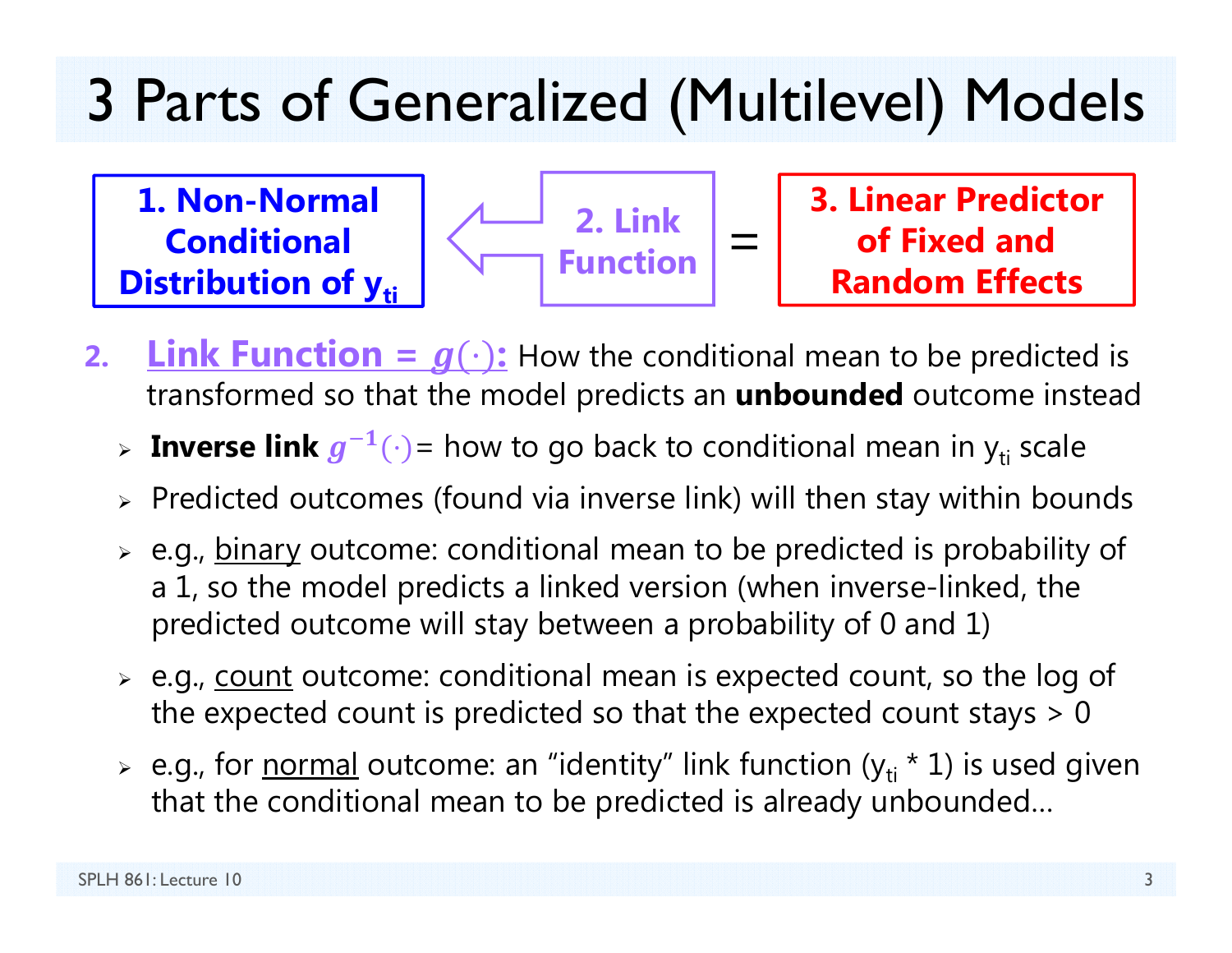#### 3 Parts of Generalized (Multilevel) Models

**1. Non-Normal Conditional Distribution of yti** 



**3. Linear Predictor of Fixed and Random Effects**

- **3.Linear Predictor:** How the fixed and random effects of predictors combine additively to predict a link-transformed conditional mean
	- $\triangleright$  This works the same as usual, except the linear predictor model **directly predicts the link-transformed conditional mean**, which we then convert (via inverse link) back into the original conditional mean
	- $\triangleright$  That way we can still use the familiar "one-unit change" language to describe effects of model predictors (on the linked conditional mean)
	- $\triangleright$  You can think of this as "model for the means" still, but it also includes the level-2 random effects for dependency of level-1 observations
	- $\triangleright$  Fixed effects are no longer determined: they now have to be found through the ML algorithm, the same as the variance parameters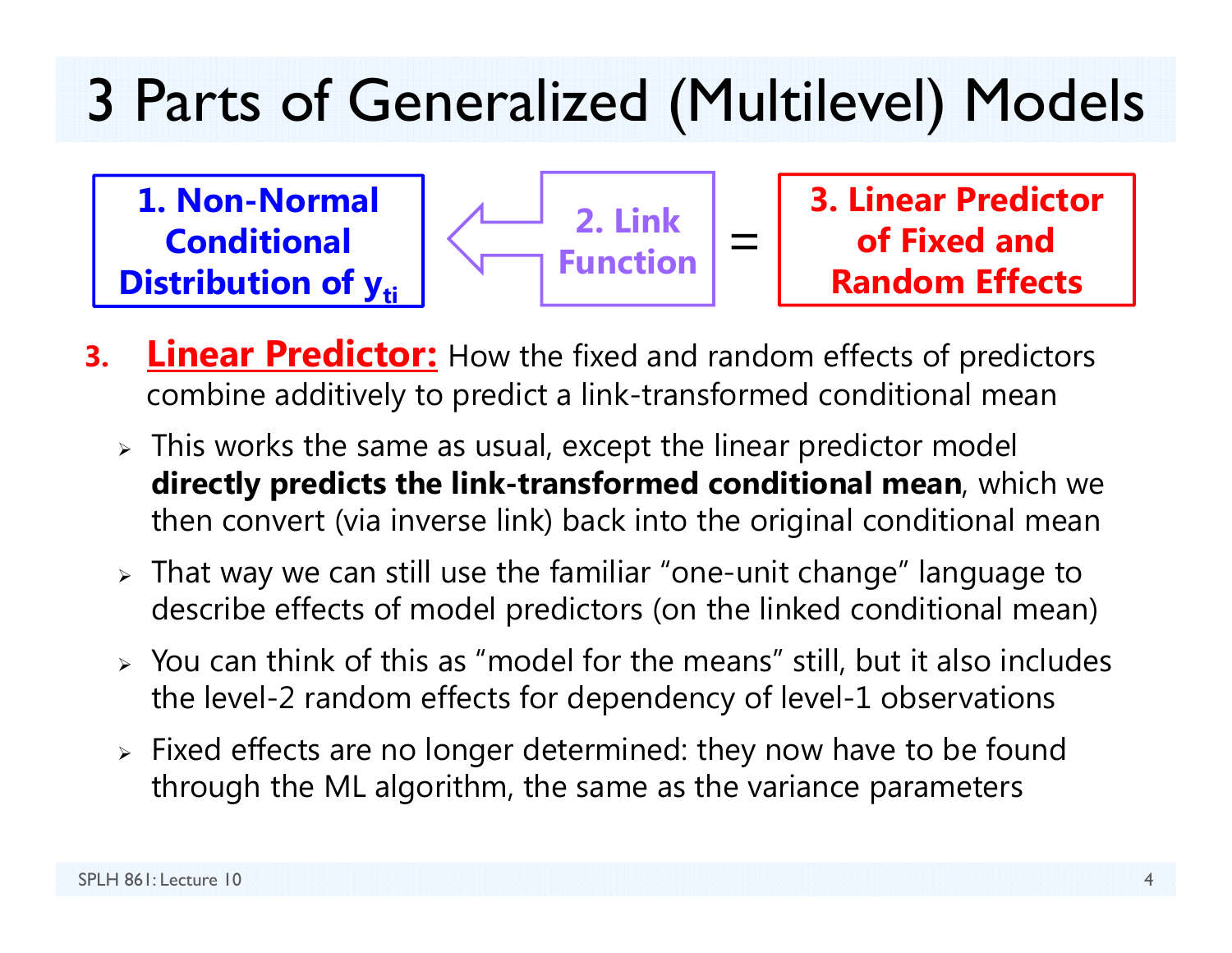# Probability, Odds, and Logits

#### •**A Logit link is a nonlinear transformation of probability:**

- $\triangleright$  Equal intervals in logits are NOT equal intervals of probability
- > The logit goes from ±∞ and is symmetric about prob = .5 (logit = 0)
- **► Now we can use a linear model → the model will be linear with respect to the predicted logit**, which translates into a nonlinear prediction with respect to probability **the conditional mean outcome shuts off at 0 or 1 as needed**

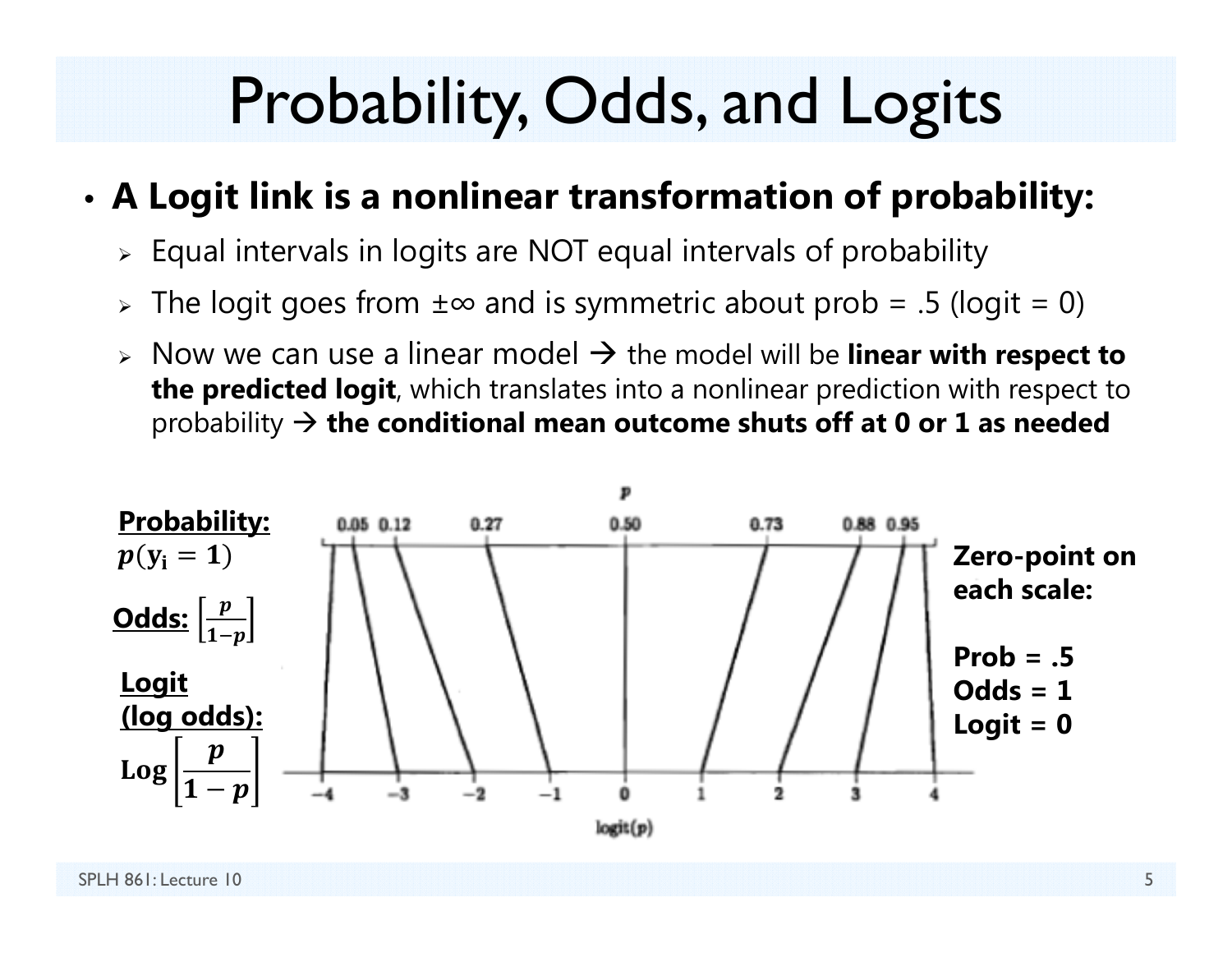### Too Logit to Quit: Predicting Proportions

- • The logit link can also be useful in predicting proportions:
	- $\triangleright$  Range between 0 and 1, so model needs to "shut off" predictions for conditional mean as they approach those ends, just as in binary data

► Data to model: → 
$$
\mu
$$
 in logits =  $\text{Log}\left(\frac{p}{1-p}\right)$  ←  $g(\cdot)$  Link

$$
\triangleright \text{ Model to data} \ni p = \frac{\exp(\mu)}{1 + \exp(\mu)} \quad \Longleftarrow \boxed{g^{-1}(\cdot) \text{ Inverse-Link}}
$$

- However, because the outcome values aren't just 0 or 1, a Bernoulli conditional distribution won't work for proportions
- Two distributions: **Binomial** (discrete) vs. **Beta** (continuous)
	- $\triangleright$  Binomial: Less flexible (just one hump), but can include 0 and 1 values
	- Beta: Way more flexible (????), but cannot directly include 0 or 1 values
		- There are "zero-inflated" and/or "one-inflated" versions for these cases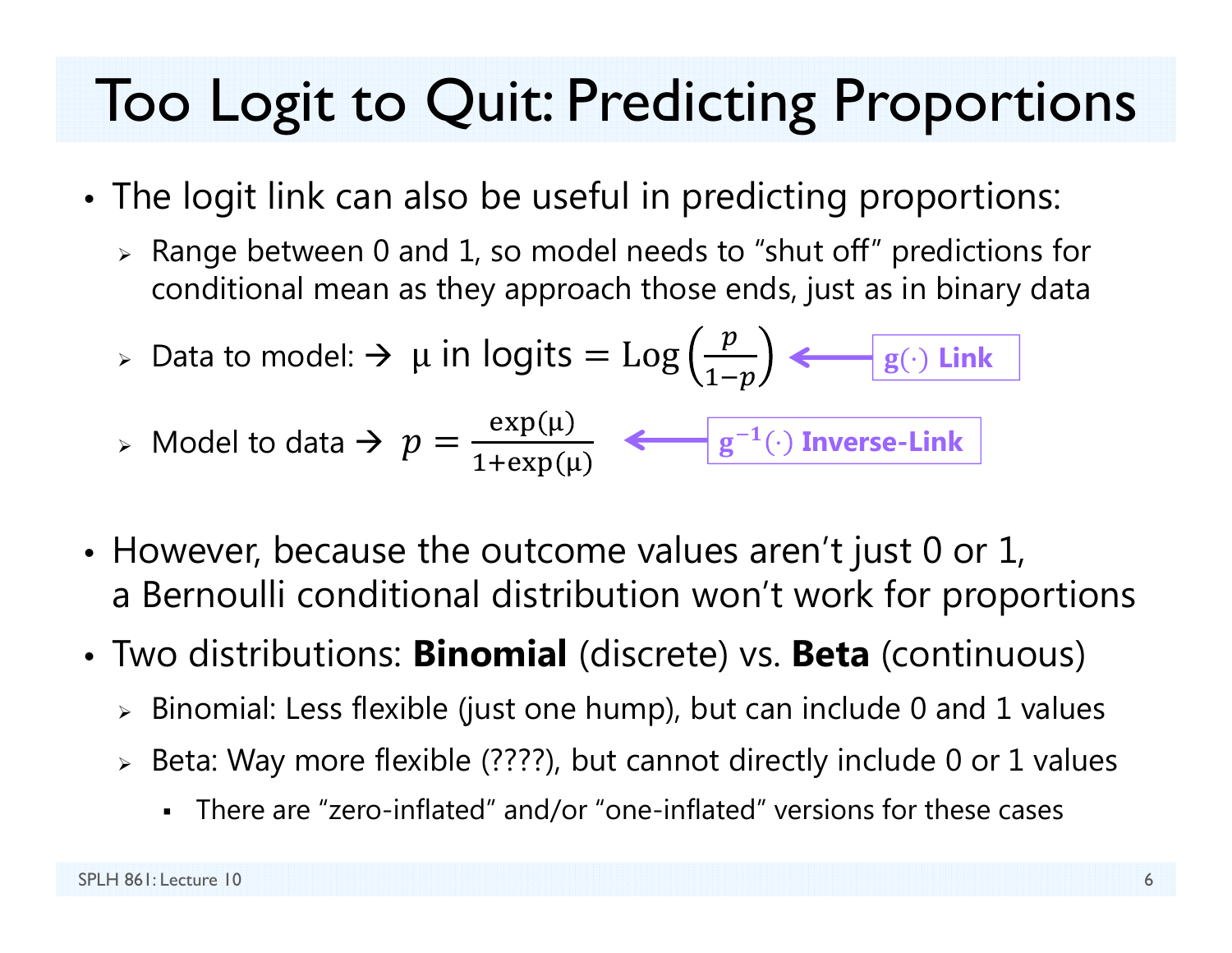# **Binomial Distribution for Proportions**

- The discrete **binomial** distribution can be used to predict  $c$  correct responses given  $n$  trials
	- > Bernoulli for binary = special case of binomial when  $n=1$

$$
\sum_{\substack{0.3 \\ 0.25 \text{ g} \text{ times} \\ \frac{2}{3} \text{ g} \text{ times}}} \frac{1}{\left[\frac{\text{Mean} = np}{\text{Mean} + np(1-p)}\right]} \left[\frac{\text{Mean} = np}{\text{Mean} + np(1-p)}\right]
$$
\n
$$
\sum_{\substack{0.3 \\ 0.3 \\ 0.05 \text{ g} \text{ times}}} \frac{\text{Mean} = np}{\left[\frac{\text{Mean} = np(1-p)}{\text{Mean} + np(1-p)}\right]}
$$
\n
$$
\sum_{\substack{0.3 \\ 0.05 \text{ g} \text{ times} \\ \text{Mean} = np(1-p)}{\text{Mean} + np(1-p)}} \left[\frac{\text{Mean} = np}{\text{Mean} + np(1-p)}\right]
$$
\n
$$
\sum_{\substack{0.3 \\ 0.05 \text{ g} \text{ times} \\ \text{Mean} = np(1-p)}{\text{Mean} + np(1-p)}\right]
$$
\n
$$
\sum_{\substack{0.3 \\ 0.3 \\ 0.5 \text{ g} \text{ times} \\ \text{flow floor/ceiling} \\ \text{flow floor/ceiling} \\ \text{show floor/ceiling} \\ \text{show work well...} \\ \text{so use a binomial!}} \left[\frac{\text{Mean} \times \text{width}}{\text{Mean} \times \text{width}}\right]
$$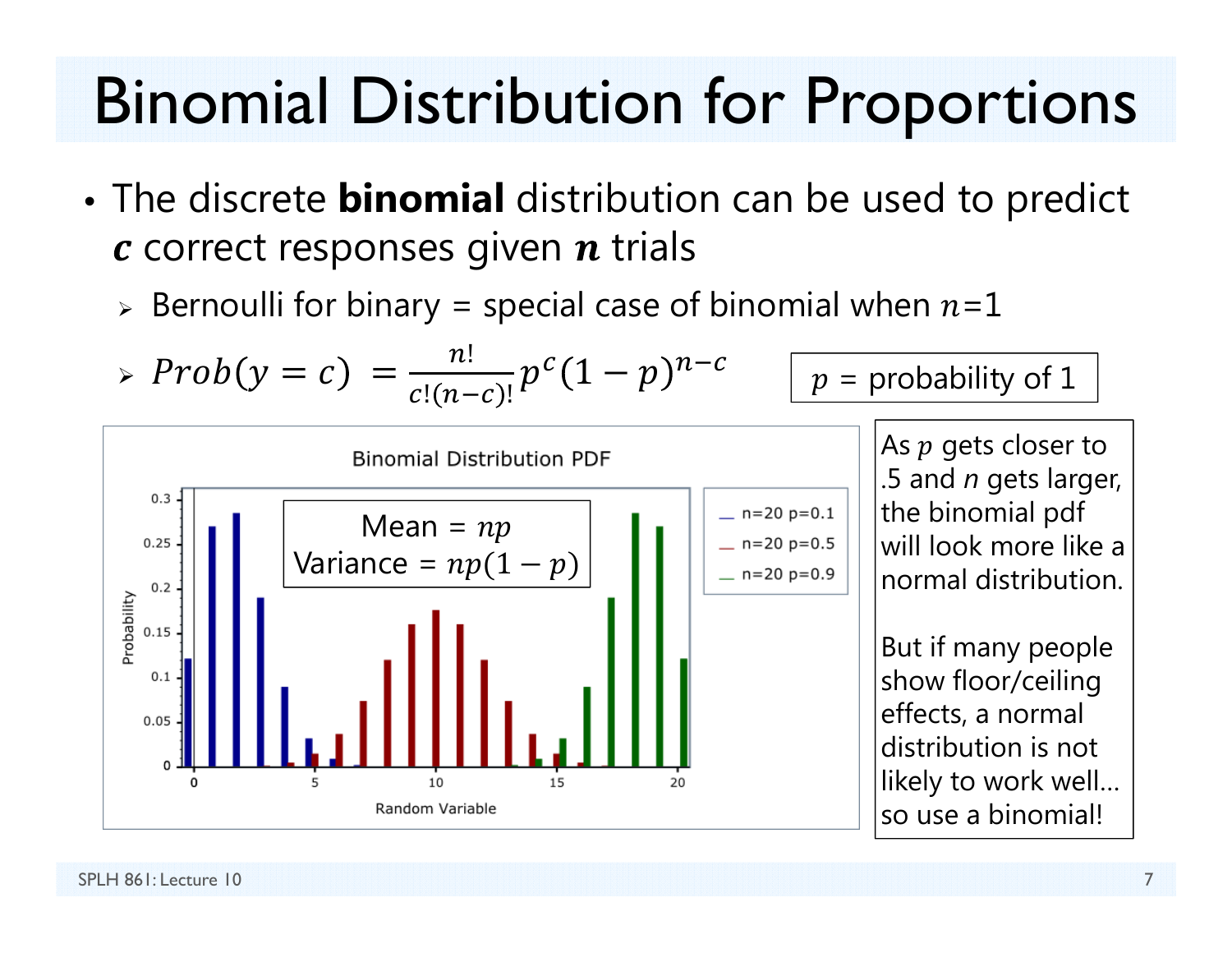# Binomial Distribution for Proportions

- SAS PROC GLIMMIX allows the outcome variable to be defined as *#events***/***#trials* on MODEL statement
	- LINK=LOGIT so that the conditional mean stays bounded between 0 and 1 as needed (or alternatively, CLOGLOG/LOGLOG)
	- DIST=BINOMIAL so variance (and SEs) are determined by that mean, as they should be assuming independent events
- • STATA MELOGIT does the same with this option after ||:
	- Binomial(*VarforNtrials*); outcome then has number of events
- • Be careful of **overdispersion**
	- $\triangleright$  Overdispersion = more variability than the mean would predict (cannot happen in binary outcomes, but it can for binomial)
	- > Indicated by Pearson  $\chi^2/\mathrm{df} > 1$  in SAS GLIMMIX output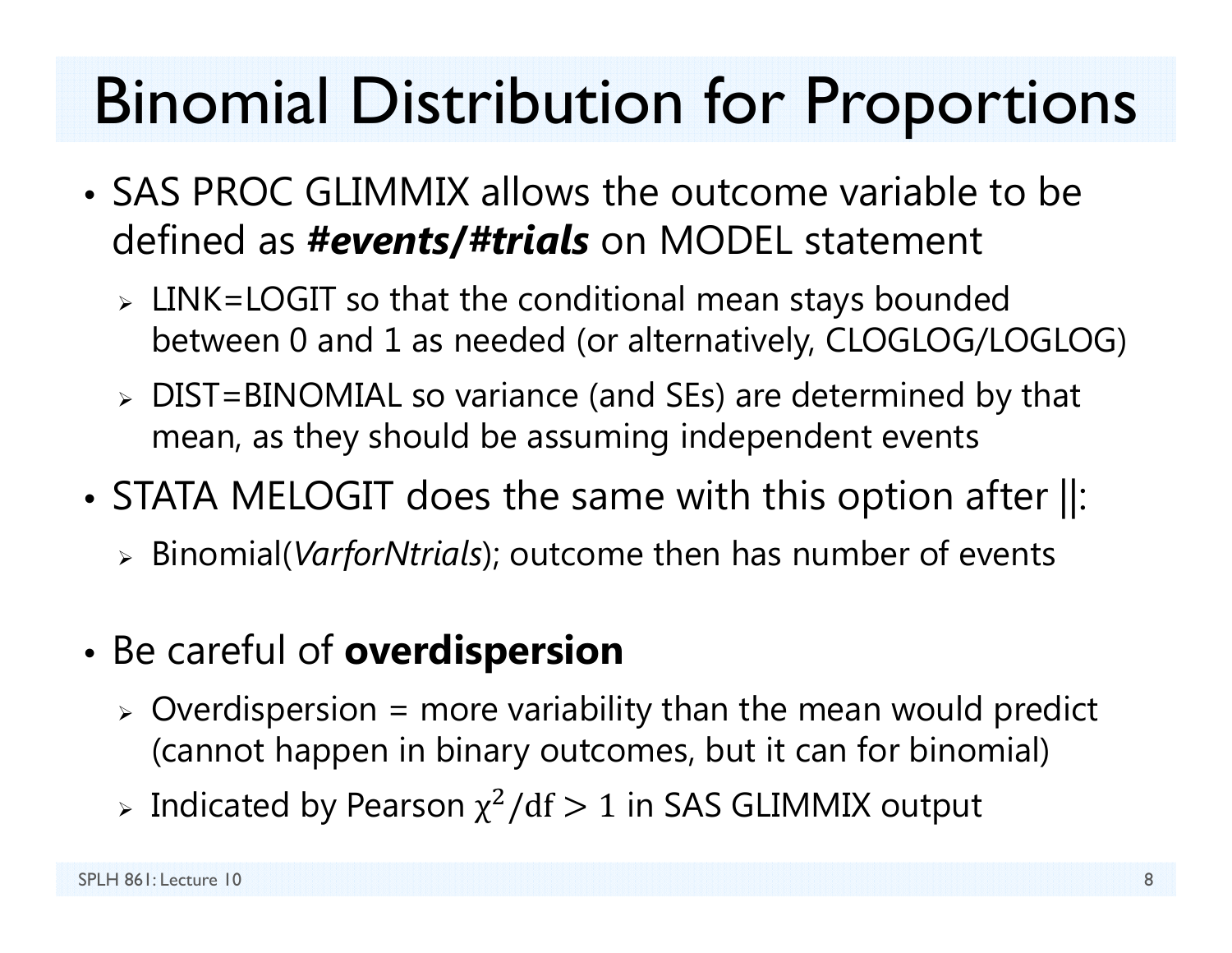## **Beta Distribution for Proportions**

• The continuous **beta** distribution (SAS GLIMMIX LINK=LOGIT, DIST=BETA) can predict percent correct  $p$  (must be  $0 < p < 1$ )

| $F(y \alpha, \beta) = \frac{\Gamma(\alpha+\beta)}{\Gamma(\alpha)\Gamma(\beta)} y^{\alpha-1} (1-y)^{\beta-1}$ | $\alpha$ and $\beta$ are "shape" parameters (> 0) | $\text{Mean} = \mu = \frac{\alpha}{\alpha+\beta}$ |
|--------------------------------------------------------------------------------------------------------------|---------------------------------------------------|---------------------------------------------------|
| $\alpha$ and $\beta$ are "shape" parameters (> 0)                                                            | $\text{Mean} = \mu = \frac{\alpha}{\alpha+\beta}$ |                                                   |
| $\alpha$ and $\beta$ are "shape" parameters (> 0)                                                            | $\text{Mean} = \mu = \frac{\alpha}{\alpha+\beta}$ |                                                   |
| $\alpha$ and $\beta$ are "shape" parameters (> 0)                                                            | $\text{Scalar} = \frac{\alpha}{\alpha+1}$         |                                                   |
| $\alpha$ and $\beta$ are "shape" parameters (> 0)                                                            | $\text{Scalar} = \frac{\alpha}{\alpha+1}$         |                                                   |
| $\alpha$ and $\beta$ are "shape" parameters (> 0)                                                            | $\text{Standardized}$                             |                                                   |
| $\alpha$ and $\beta$ are "shape" parameters (> 0)                                                            | $\text{Standardized}$                             |                                                   |
| $\alpha$ and $\beta$ are "shape" parameters (> 0)                                                            | $\text{Standardized}$                             |                                                   |
| $\alpha$ and $\beta$ are "shape" parameters ( $\beta$ )                                                      | $\text{Standardized}$                             |                                                   |
| $\alpha$ and $\beta$ are "shape" parameters ( $\beta$ )                                                      | $\text{Standardized}$                             |                                                   |
| $\alpha$ and $\beta$ are "shape" parameters ( $\beta$ )                                                      | $\text{Standardized}$                             |                                                   |
| $\alpha$ and $\beta$ are "shape" parameters ( $\beta$ )                                                      | $\text{Standardized}$                             |                                                   |
| $\alpha$ and $\beta$ are "shape" parameters ( $\beta$                                                        |                                                   |                                                   |

 $\blacktriangleright$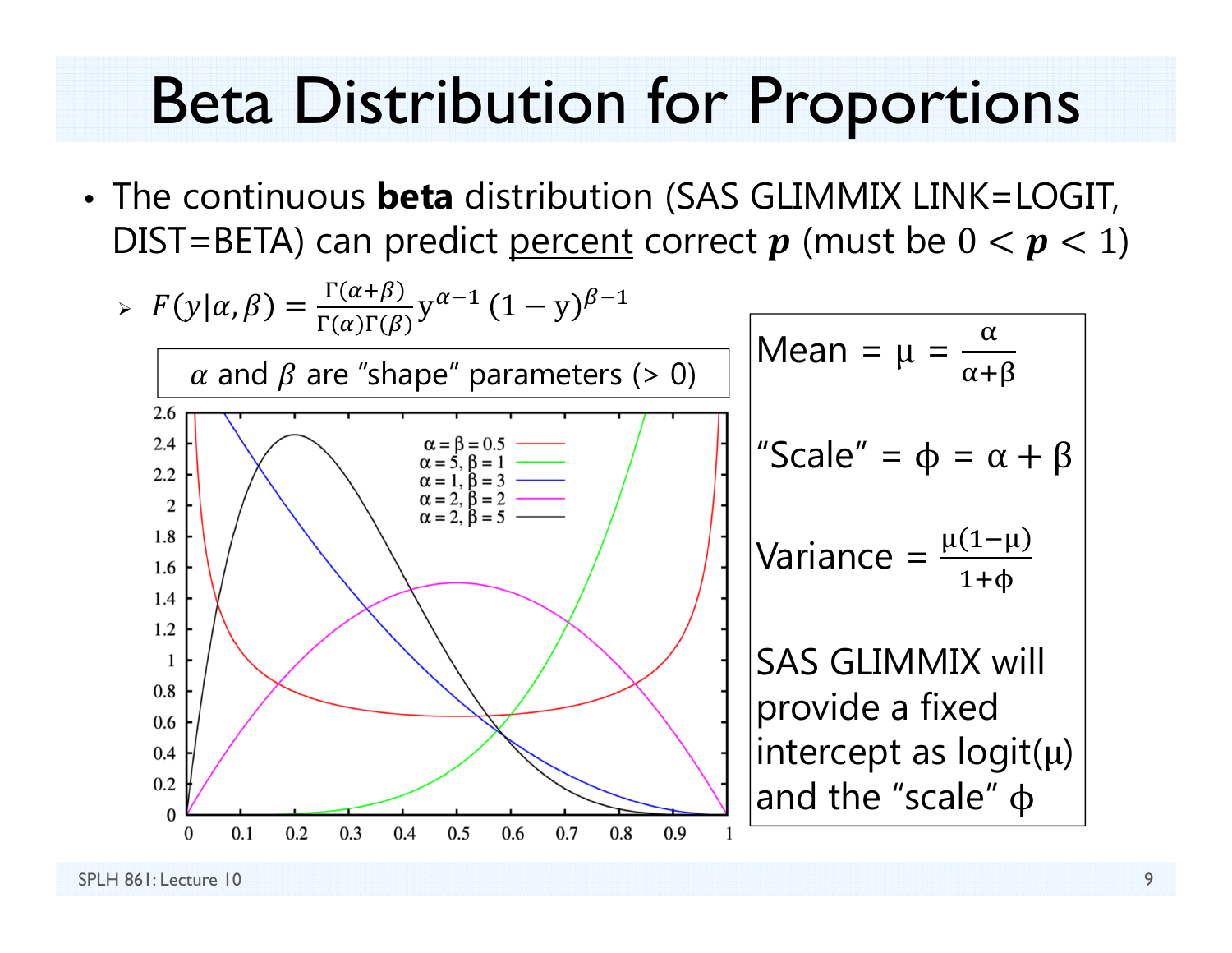## Beta Distribution for Proportions

- STATA appears to do beta regression models via a "betabin" add-on installed separately
- •Does not appear to have a mixed effects version…?
- • The beta distribution is extremely flexible (i.e., can take on many shapes), but outcomes must be  $0 < y < 1$ 
	- If have 0's in outcome, need to add "zero-inflation" factor:  $\rightarrow$  predicts logit of 0, then beta after 0 via two simultaneous models
	- $\triangleright$  If have 1's in outcome, need to add "one-inflation" factor:  $\rightarrow$  predicts beta, then logit of 1 via two simultaneous models
	- $\triangleright$   $\,$  Need both inflation factors if your outcome has 0s and 1s (3 models)
	- $\triangleright$  Can be used with outcomes that have other ranges of possible values if they are rescaled into 0 to 1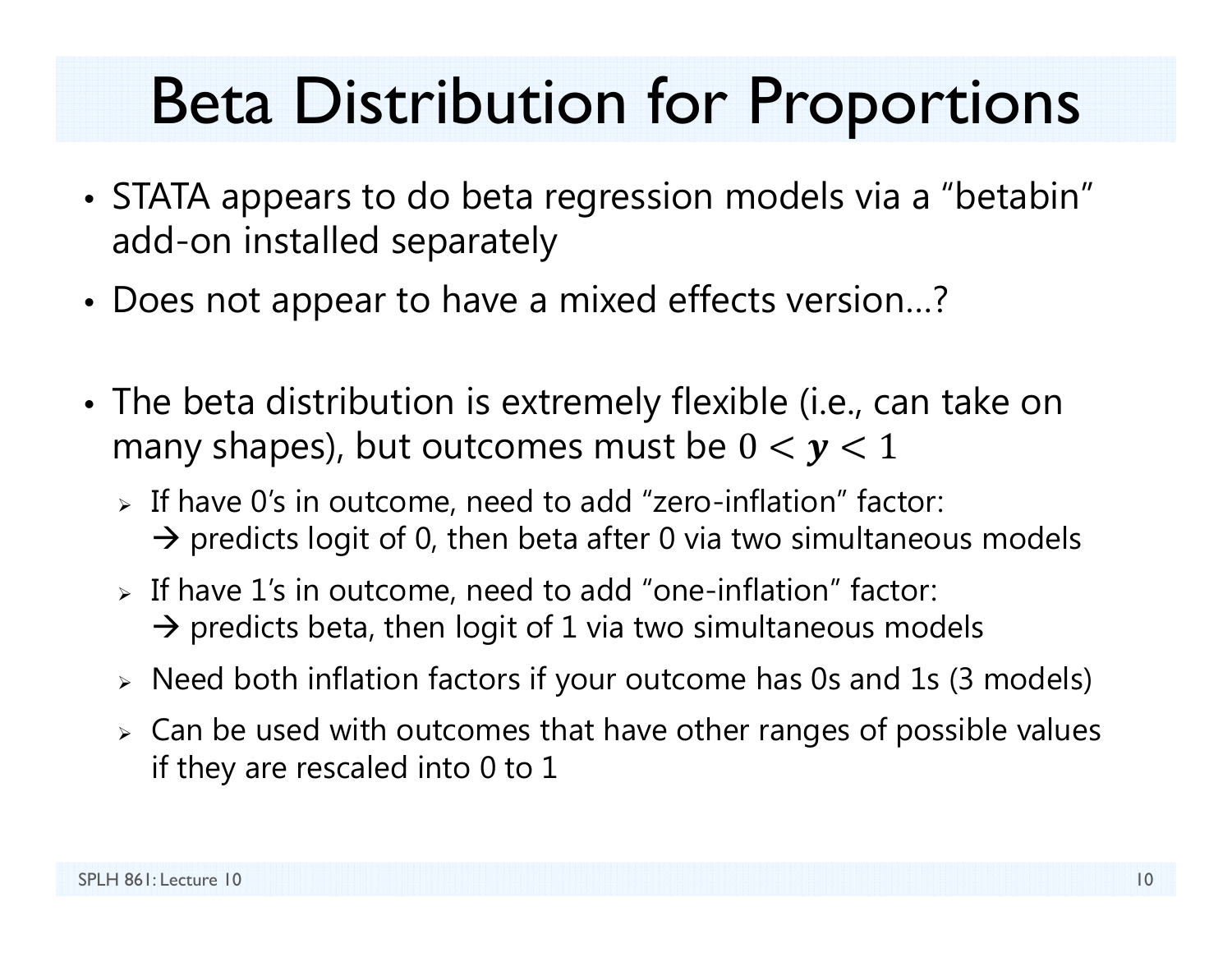#### Too Logit to Quit... http://www.youtube.com/watch?v=Cdk1gwWH-Cg

- • The **logit** is the basis for many other generalized models for categorical (ordinal or nominal; polytomous) outcomes
- $\bullet\,$  Next we'll see how  ${\it C}$  possible response categories can be predicted using  $C-1$  binary "submodels" that involve carving up the categories in different ways, in which each binary submodel uses a logit link to predict its outcome
- • Types of categorical outcomes:
	- Definitely ordered categories: "**cumulative logit** "
	- Maybe ordered categories: "**adjacent category logit**" (not used much)
	- Definitely NOT ordered categories: "**generalized logit** "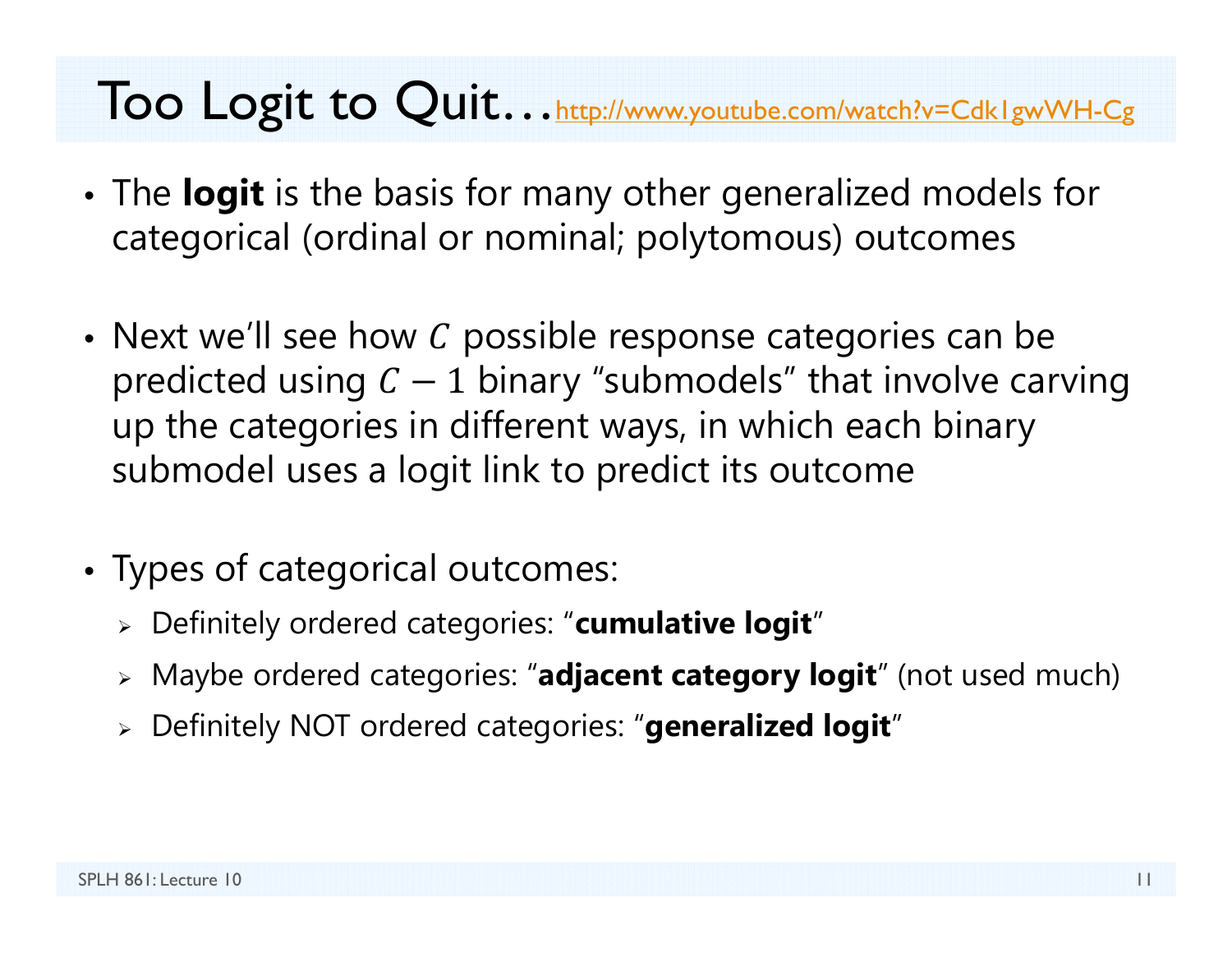#### Logit-Based Models for *C* Ordinal Categories

- Known as "**cumulative logit**" or "**proportional odds**" model in generalized models; known as "graded response model" in IRT
	- LINK=CLOGIT, (DIST=MULT) in SAS GLIMMIX; MEOLOGIT or MEGLM in STATA
- Models the probability of **lower vs. higher** cumulative categories via
	- $\mathcal{C}-1$  submodels (e.g., if  $\mathcal{C}=4$  possible responses of  $\mathcal{C}=0.1$ ,2,3):



I've named these submodels based on what they predict, but program output will name them their own way…

- What the binary submodels predict depends on whether the model is predicting **DOWN (** ܡܑ ൌ **)** or **UP (** ܡܑ ൌ **) cumulatively**
- **Example predicting UP in an empty model (subscripts=parm,submodel)**
- Submodel 1: Logit[ $p(y_i > 0)$ ] =  $\beta_{01} \rightarrow p(y_i > 0)$  = exp( $\beta_{01}$ )/[1 + exp( $\beta_{01}$
- Submodel 2: Logit[ $p(y_i > 1)$ ] = β<sub>02</sub>  $\to p(y_i > 1)$  = exp(β<sub>02</sub>)/[1 + exp(β<sub>02</sub>
- Submodel 3: Logit[ $p(y_i > 2)$ ] = β<sub>03</sub>  $\to p(y_i > 2)$  = exp(β<sub>03</sub>)/[1 + exp(β<sub>03</sub>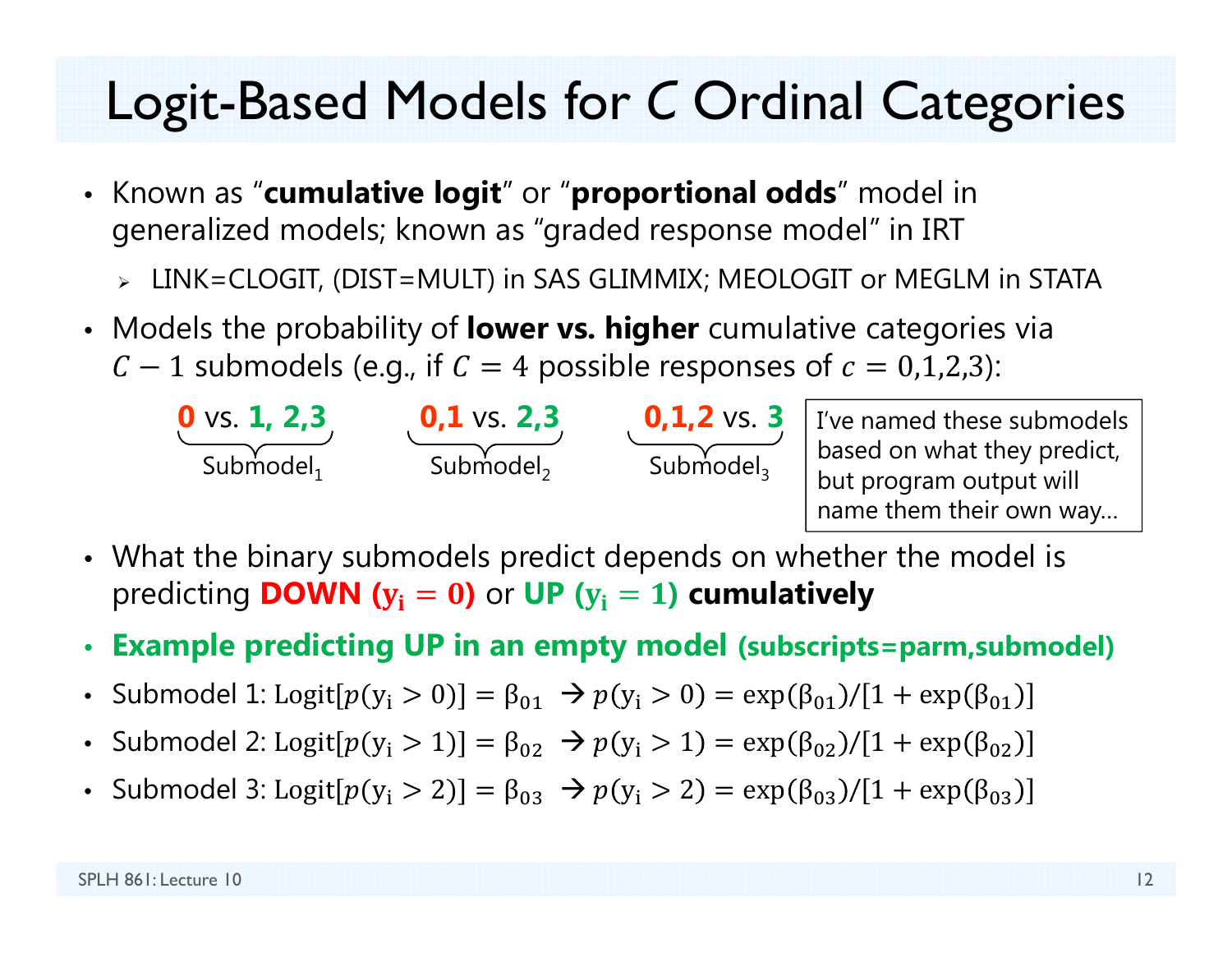#### Logit-Based Models for C Ordinal Categories

• Models the probability of **lower vs. higher** cumulative categories via  $C - 1$ submodels (e.g., if  $C = 4$  possible responses of  $c = 0,1,2,3$ ):



- What the binary submodels predict depends on whether the model is predicting **DOWN** ( $y_i = 0$ ) or UP ( $y_i = 1$ ) cumulatively
	- $\triangleright$  Either way, the model predicts the middle category responses *indirectly*

#### **Example if predicting UP with an empty model:**

> Probability of  $0 = 1 - Prob_1$ Probability of  $1 = Prob_1 - Prob_2$ Probability of  $2 = Prob_2$ – Prob<sub>3</sub> Probability of  $3 = Prob_3 - 0$ 

The cumulative submodels that create these probabilities are each estimated using all the **data** (good, especially for categories not chosen often), but assume order in doing so (may be bad or ok, depending on your response format).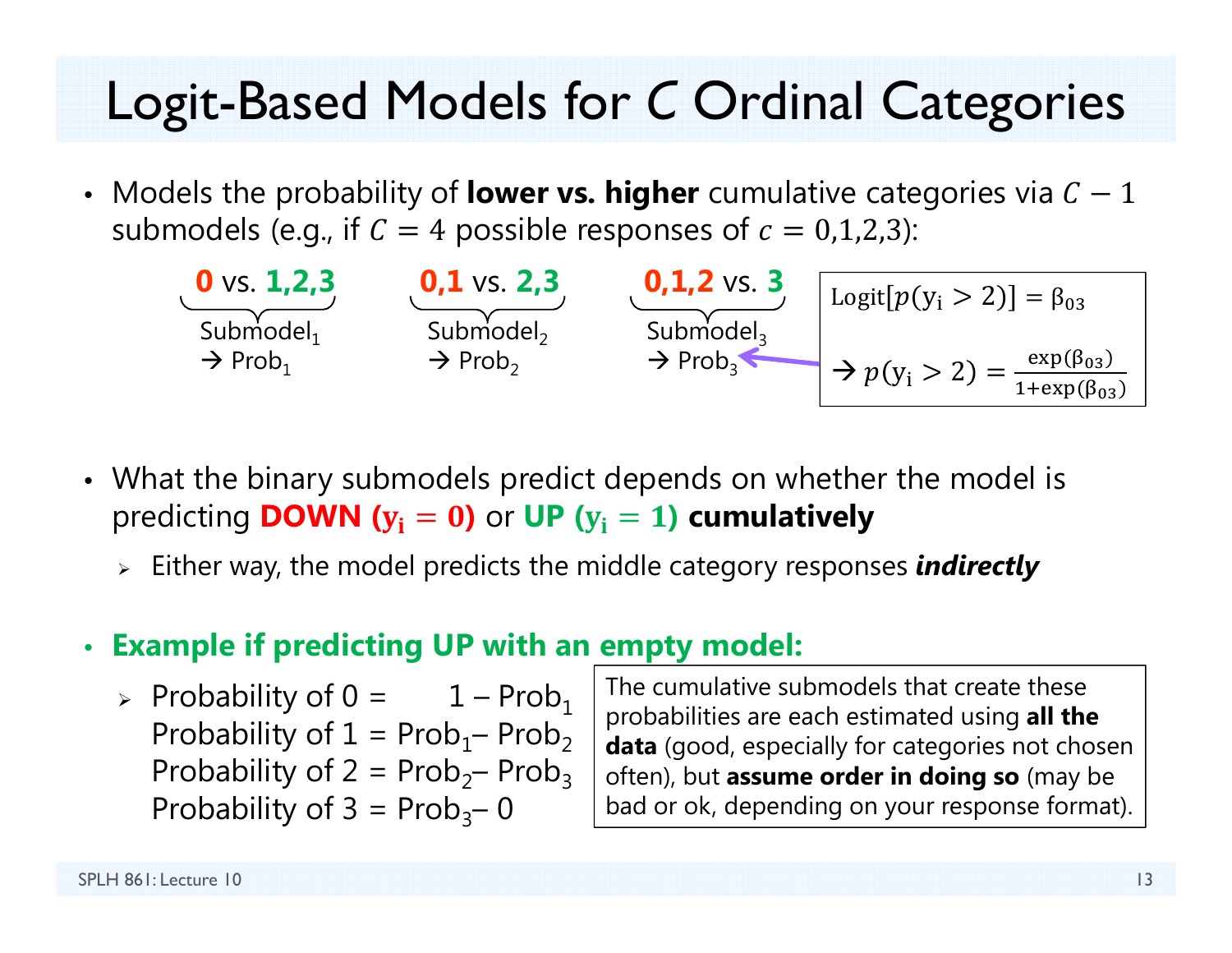#### Logit-Based Models for *C* Ordinal Categories

- Ordinal models usually use a logit link transformation, but they can also use cumulative log-log or cumulative complementary log-log links
	- LINK= CUMLOGLOG or CUMCLL in SAS GLIMMIX; CLOGLOG link in MEGLM in STATA
- Almost always assume **proportional odds**, that effects of predictors are the same across binary submodels—for example (subscripts = parm, submodel)
	- ► Submodel 1: Logit[ $p(y_i > 0)$ ] =  $β_{01} + β_1X_i + β_2Z_i + β_3X_iZ_i$
	- ► Submodel 2: Logit[ $p(y_i > 1)$ ] =  $β_{02} + β_1X_i + β_2Z_i + β_3X_iZ_i$
	- > Submodel 3: Logit[ $p(y_i > 2)$ ] = β<sub>03</sub> + β<sub>1</sub>X<sub>i</sub> + β<sub>2</sub>Z<sub>i</sub> + β<sub>3</sub>X<sub>i</sub>Z<sub>i</sub>
- Proportional odds essentially means no interaction between submodel and predictor effects, which greatly reduces the number of estimated parameters
	- $\triangleright$  Despite the importance of this assumption, there appears to be no way to test it directly in most software packages for mixed effects models (except SAS NLMIXED)
	- $\triangleright$  If the proportional odds assumption fails, you can use a nominal model instead (dummy-coding to create separate outcomes can approximate a nominal model)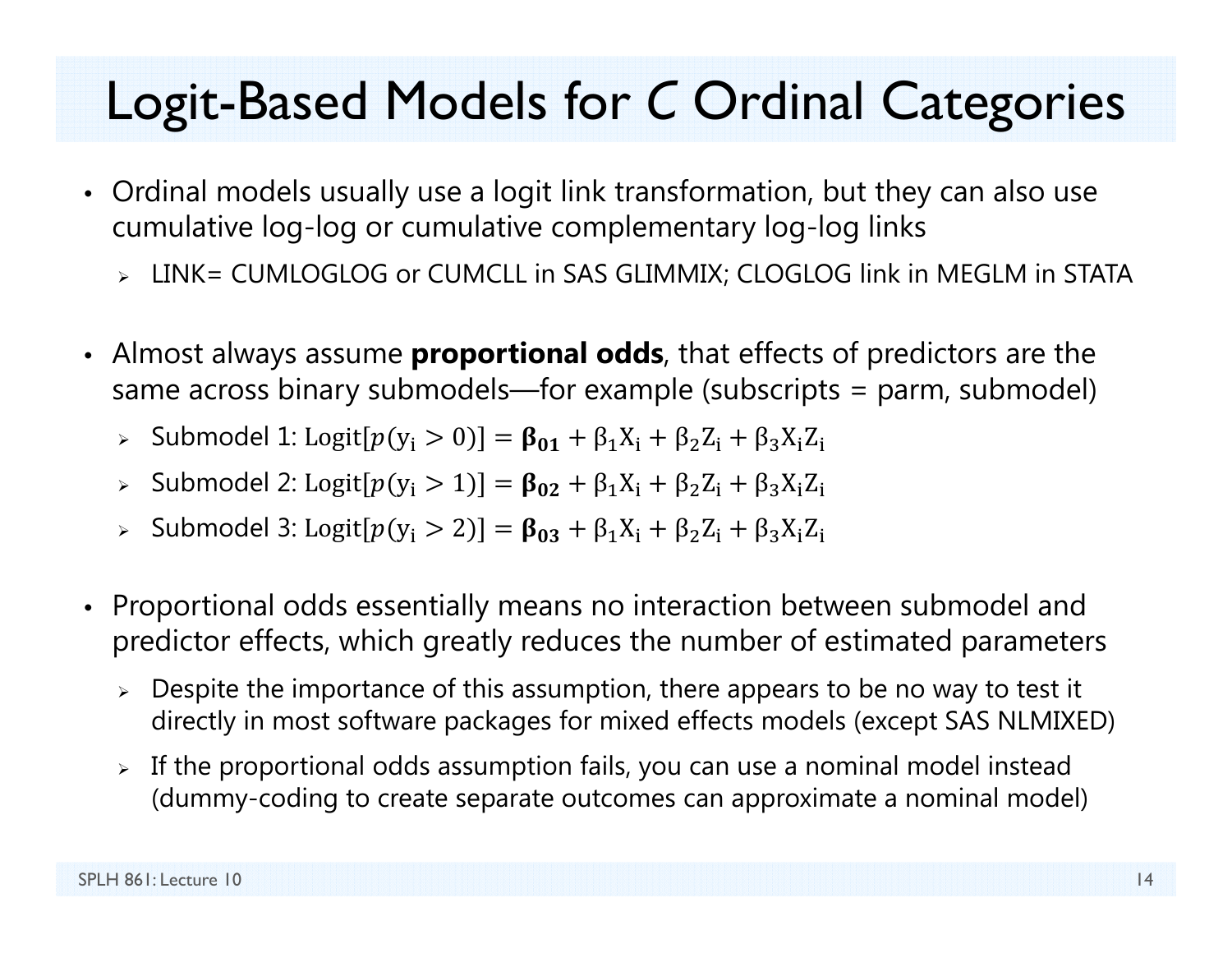#### Logit-Based Models for *C* Categories

•• Uses multinomial distribution, whose PDF for  $\mathcal{C}=4$  categories of  $c=0$ ,1,2,3, an observed  $y_i=c$ , and indicators  $I$  if  $c=y_i$ 

> $f(y_i = c) = p_{i0}^{\text{I}[y_i=0]} p_{i1}^{\text{I}[y_i=1]} p_{i2}^{\text{I}[y_i=2]} p_{i3}^{\text{I}[y_i=3]}$  Only  $p_{ic}$  for the response  ${\color{black} y}_i = {\color{black} c} \,$  gets used

- $\triangleright$  Maximum likelihood is then used to find the most likely parameters in the model to predict the probability of each response through the (usually logit) link function; probabilities sum to  $1\mathrm{:}\sum_{\mathrm{c}=1}^\mathrm{C} p_\mathrm{ic}$  $_{c=1}^{C} p_{ic} = 1$
- • Other models for categorical data that use the multinomial:
	- Adjacent category logit (partial credit): Models the probability of **each next highest** category via  $C - 1$  submodels (e.g., if  $C = 4$ ):

**0** vs. **11** vs. **22** vs. **3**

 Baseline category logit (**nominal**): Models the probability of **reference vs. other** category via  $C - 1$  submodels (e.g., if  $C = 4$  and  $0 = ref$ ):

**0** vs. **10** vs. **20** vs. **3**

In **nominal** models, all parameters are estimated **separately** per submodel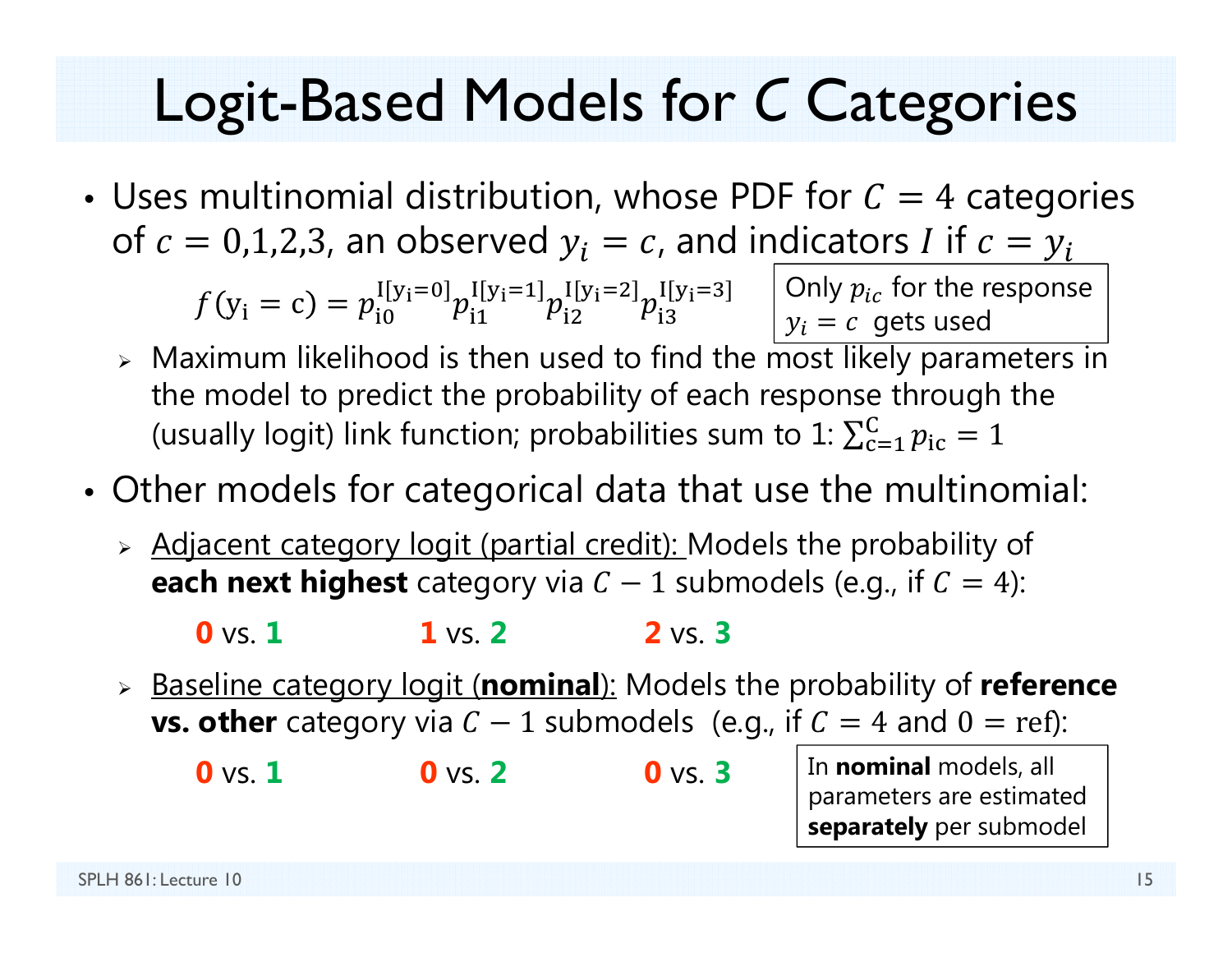# One More Idea…

- Ordinal data can sometimes also be approximated with a logit link and binomial distribution instead
	- > Example: Likert scale from 0−4  $\rightarrow$  # trials = 4, # correct =  $\rm{y}_i$
	- $\triangleright$  Model predicts  $p$  of binomial distribution,  $p$   $\ast$  # $trials~=~mean$
	- $\varphi \colon p(y_i) =$  proportion of sample expected in that  $y_i$  response category
- Advantages:
	- $\triangleright$  Only estimates one parameter that creates a conditional mean for each response category, instead of  $C-1$  cumulative intercepts or thresholds
	- $\triangleright\;$  Can be used even if there is sparse data in some categories
	- $\triangleright$  Results may be easier to explain than if using cumulative sub-models
- Disadvantages:
	- $\triangleright$  # persons in each category will not be predicted perfectly to begin with, so it may not fit the data as well without the extra intercept parameters